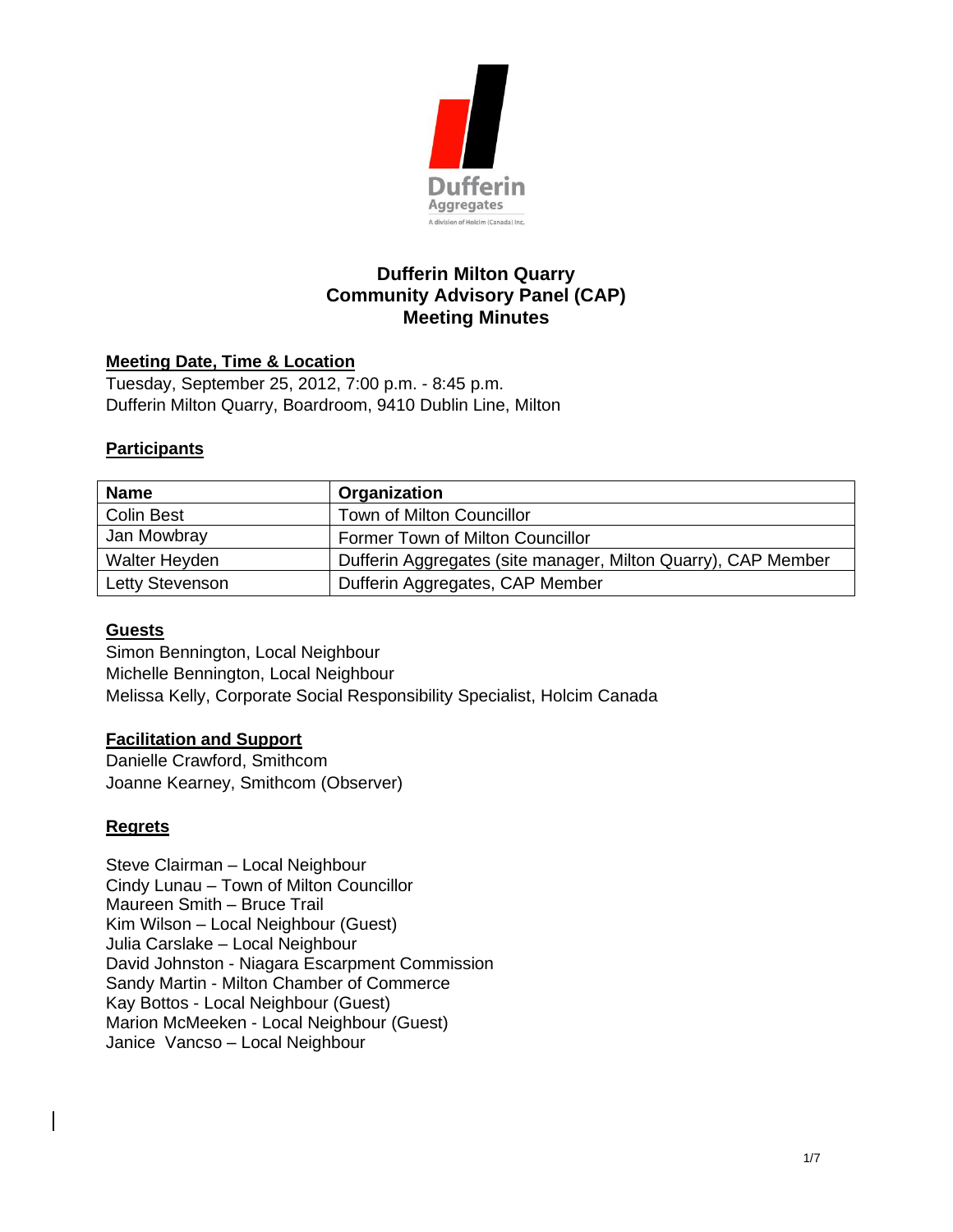## **Minutes**

- 1) Meeting called to order. The approval of minutes from March 27, 2012 was postponed until next meeting, Tuesday November 27. Melissa Kelly suggested emailing the minutes to CAP members and asking for electronic approval.
- 2) Walter Heyden indicated no action items from the meeting on March 27, 2012 to review. Walter provided an update on the current Quarry production.
	- A. The Quarry is 75 percent of the way through the current production year, expected to produce 4 million tonnes, and production has matched sales.
		- i. The double shift will continue at the Quarry until mid November, with a single shift continuing until end of December when the operation will go into winter shutdown and maintenance.
		- ii. During the winter, over burden will be removed. The over burden is used in progressive rehab.
		- iii. Production will resume in March next year.
	- B. Simon Bennington asked the forecast for next year's production.
		- i. Walter explained it is planned to be at the same as this year, at approximately 4 million tonnes. Production is anticipated to start March 15, however that is weather dependent.
- 3) Melissa Kelly introduced herself, as the Corporate Social Responsibility Specialist with Holcim Canada, often reporting to head office in Switzerland on sustainable development issues. Melissa referenced that Dufferin Aggregates has changed its CAP facilitation teams to bring a refreshed approach:
	- A. Dufferin recently switched facilitation agencies to Smithcom, as Smithcom offered a way to reinvigorate Holcim Canada's community advisory panel process.
	- B. Joanne Kearney said Smithcom would love to hear any feedback on what works, what doesn't, new topics.
	- C. Walter added they have covered a lot of topics, and done tours of other quarries. The CAP discussed visiting the Cement plant as a future possibility.
	- D. Melissa Kelly summarized this is an opportunity to refresh things, to attract new members and introduce new topics.
- 4) Melissa Kelly presented a workshop on *Sustainable Development (SD) at Holcim Canada,*  focusing on Holcim's emphasis on the triple bottom line: community well-being (people), environmental stewardship (planet) and financial objectives (prosperity).
	- A. Holcim Limited commitment
		- i. Holcim is committed to sustainable products and construction, resource conservation, vertical integration, balancing different objectives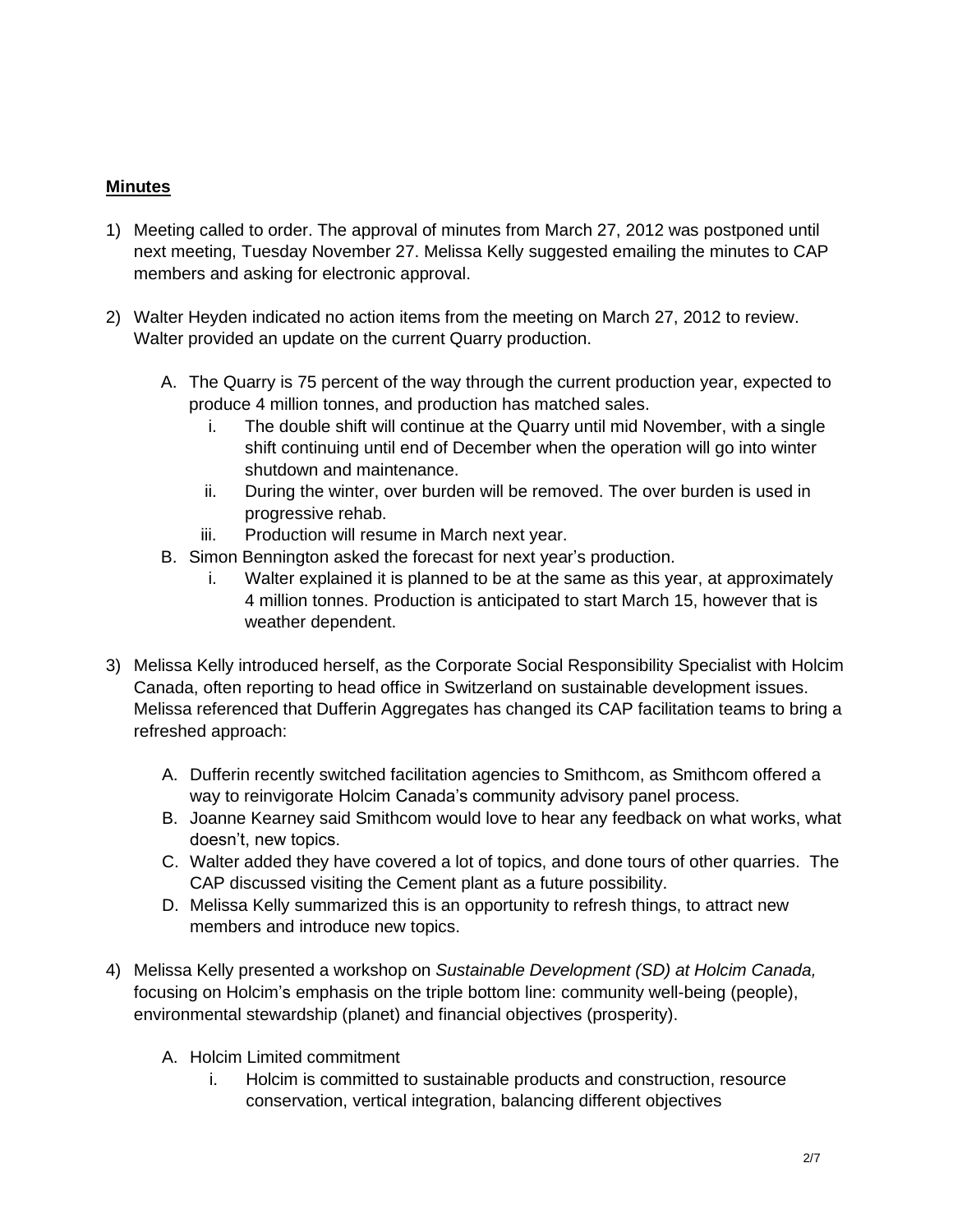- ii. Sustainability was a big issue in 2009 sustainable development report with a focus on reducing clinker in cement.
- iii. Buildings account for 40% of energy consumption. Holcim wants to focus on sustainable buildings and lower energy costs.
- iv. Committed to social engagement commitment to zero harm, work place health and safety.
- v. 2011 sustainable development report has a heightened focus on specific priorities.
- vi. Looking for feedback on important issues as different operations in different locations have unique concerns and issues.
- vii. Jan Mowbray asked about the reference to Original Portland Cement as indicated in the presentation.
	- 1. Melissa explained composite cements use alternative fuels to reduce the amount of carbon dioxide.
	- 2. Walter added that Portland cement can't be changed because of building standards.
- B. SD at Dufferin Aggregates
	- i. Ontario used 170 million tonnes of aggregates, equal to 14 tonnes per person per year and we are quickly running out of aggregate product to maintain current lifestyle.
	- ii. A few years ago, Holcim Canada created SERA Socially and Environmentally Responsible Aggregates, which is similar to the approach of the Forest Stewardship Council (FSC). SERA is looking at several items including: sustainable resource extraction, community involvement.
		- 1. Walter added indigenous people, biodiversity protection, impact on local community are also considered – for example through hiring and wages, purchasing products, and engaging the community.
	- iii. These standards are audited by NGO organizations including: Gravel Watch and Environmental Defense.
	- iv. Simon Bennington asked if results are aggregated from the study
		- 1. Melissa Kelly answered yes, and the results are available online.
	- v. With a big focus on biodiversity moving forward, DFA works with MNR to protect biodiversity and increase population of specific species such as the Butternut tree and Jefferson Salamander.
	- vi. Dufferin is committed to rebuilding food chains. Milton is a good example of a rehabilitated area, open to public access through the Bruce Trail path network.
	- vii. Bird Studies Canada recently completed a survey in the area and found approximately 80 species of bird. This demonstrates Milton Quarry has successfully created new habitats that have contributed to species diversity.
	- viii. Dufferin has developed a new partnership with Earth Rangers to promote biodiversity among school age children. In addition, each year there are approximately 50-60 school tours of DFA sites, the majority of which take place at the Milton Quarry.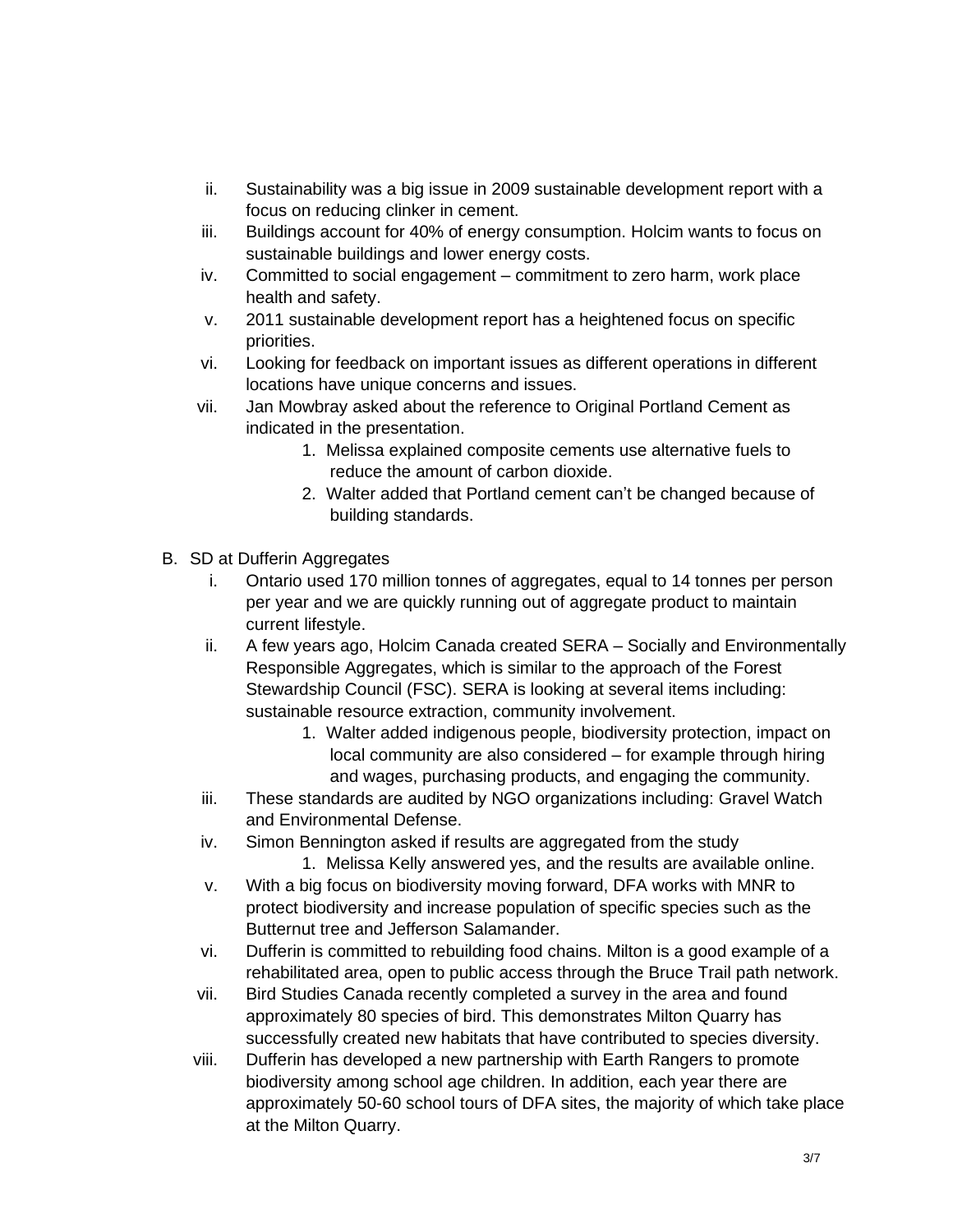- 1. Walter added grades 4 and 9, along with university students tour the quarry. Geology is part of their curriculum, and they are incredibly engaged.
- ix. DFA has been working with International Union for Conservation of Nature (ICUN) since 2007 with a focus on birds and the creation of a biodiversity management system. Holcim Ltd. operational road map targets have been developed, which includes setting up biodiversity action plans.
- C. Milton Quarry
	- i. Milton Quarry's close proximity to the GTA market reduces transport costs and carbon dioxide emissions that result from transportation of products by truck.
	- ii. Once the Quarry's resources have been extracted, the land will ultimately go to Conservation Halton
		- 1. Walter added the three cells have to be fully rehabilitated before the land can be deeded over to Conservation Halton to become a recreation area.
		- 2. Simon Bennington asked if the Quarry has any impact on well water.
		- 3. Walter said the short answer is no. The water table level around the quarry remains the same, and doesn't have an impact on neighboring wells and ecology.
		- 4. Walter noted there are several surveys on Quarry impact on local ecology. Quarry samples well water and checks water level. Streams are monitored quarterly for depth, dissolved oxygen, temperature, breeding.
- D. SD Matrix
	- i. The matrix square is a way of determining high importance issues and low importance issues. In each case, this process provides community feedback, as different communities may have different priorities.
	- ii. Snap shots from both sustainable development reports in 2009 and 2011 provide an overview on how the focus on water changed
		- 1. There was a disconnect in 2009 between Holcim Ltd.'s understanding of water and its importance to stakeholders.
		- 2. Holcim Ltd. has drastically changed its view on the significance of water. There is a very clear focus on water and biodiversity that will only continue to grow in the future.
	- iii. Walter added that feedback can ultimately lead to changes made to the operational road map.
- E. The SD materiality review activity
	- i. Melissa Kelly asked the group what their thoughts are on Holcim Ltd.'s approach to identifying SD materiality issues.
	- ii. Simon Bennington was surprised to see waste ranked low.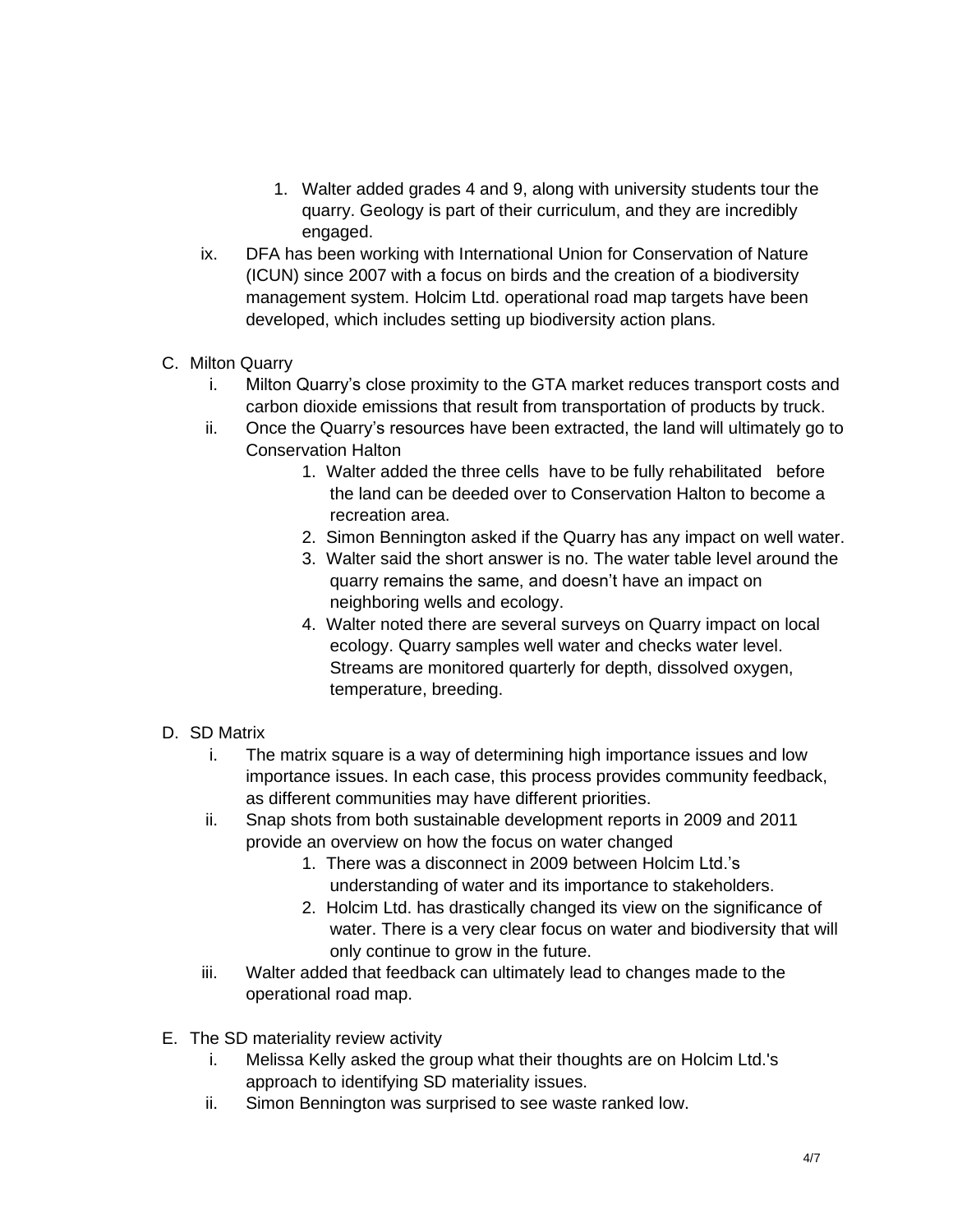- 1. Walter noted this is on a global scale; Issues are broad across the world.
- 2. Melissa Kelly added some issues might not be related to Milton, as the issue could be well-managed and thus not be considered of high importance from a risk perspective.
- iii. Simon Bennington asked if the best practices are shared nationally or internationally.
	- 1. Walter answered best practices are shared, as there are many forums on best practices in the company and the industry.
- F. Headline Issues identified in hand out:
	- i. Atmospheric emissions
	- ii. CSR engagement
	- iii. Corporate governance
	- iv.  $CO<sub>2</sub>$
	- v. Economic impact
	- vi. Employment practices
	- vii. Sustainable construction
	- viii. Energy
	- ix. Legal compliance
	- x. Water, waste management and transport
	- xi. Supply chain management
	- xii. Spills and other incidents
	- xiii. Resource management
	- xiv. Eco-efficient products
	- xv. Customer relations
	- xvi. OH&S health
	- xvii. OH&S safety
- 5) Group discussions on key SD issues

## High Importance Issues

- A. Melissa Kelly asked participants what they would like to see happen on those issues, e.g. more action, how much influence they think Holcim has on the issue.
- B. Simon Bennington offered the issues of water and waste management.
	- i. Jan Mowbray said from a global perspective there is a lot of attention on water shortage and don't want to waste water.
	- ii. Colin Best noted quality of water is first thing neighbors have a concern with.
- C. Jan Mowbray offered resource management; we need to create better awareness in the community, as the government is doing a poor job.
	- i. Colin Best added the need to be mindful of long-term effects. What was fine 50 years ago is not today.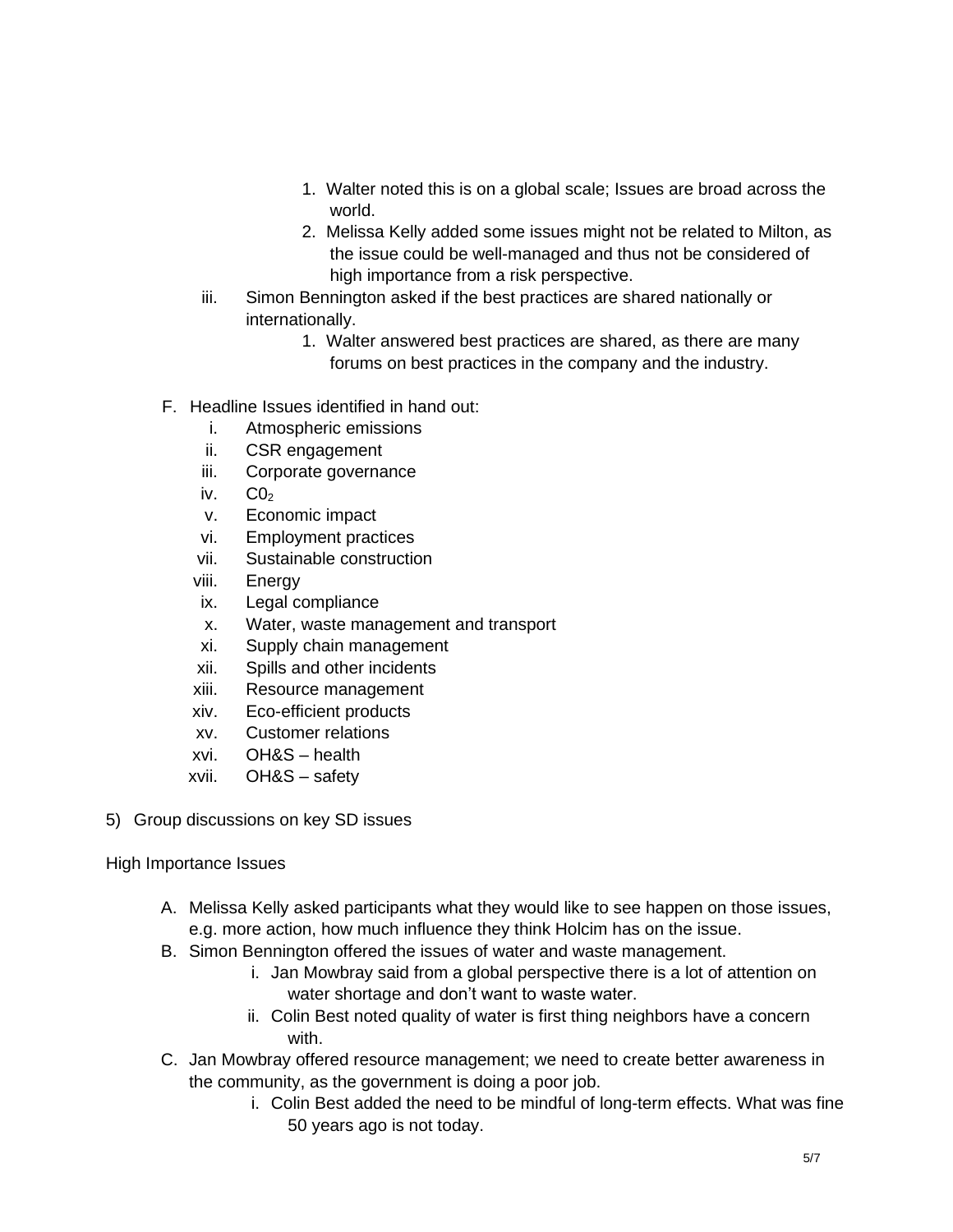- ii. Simon Bennington noted because of the typically rural location, interest needs to taken in resource management. Because quarries tap into flora and fauna, it would be irresponsible not to take an interest.
	- 1. Melissa Kelly clarified that there is a clear need to be aware of surroundings and impact
	- 2. Walter added if you're building on a brownfield, there are different issues and concerns than at a rural location. Additionally each country has different standards
	- 3. Jan Mowbray added we should always aim higher than minimum standards in other countries
	- 4. Walter agreed.
- D. Jan Mowbray offered energy. Fossil fuels aren't the way to go, as there's an end to it. Doesn't mind alternative such as thermal energy.
- E. Colin Best offered legal compliance. Older quarries left a mess, but they need to look beyond themselves, glad to see Dufferin Aggregates has taken on the triple bottom line approach.
- F. Jan Mowbray offered atmospheric emissions. As a rural resident, dust is an issue. Tar and chip is a filthy road, and particulate is hazardous to peoples' health.
- G. Simon Bennington offered employment practices. He believes in supporting local businesses as a way to payback the local community. If there are employers like Holcim nearby, the town will grow.
	- i. Jan Mowbray talked of the amount of pride shown by workers.
	- ii. Walter added they celebrated their  $50<sup>th</sup>$  anniversary at the quarry this year. Three-quarters of employees have worked for over 20 years. Greatest ambassadors are employees in the community.
	- iii. Walter also mentioned annual tree-planting day. Each year they plant 4,000 native species of trees. He now sees some parents come back with their kids who once planted trees as a kid themselves.
	- iv. Melissa mentioned Dufferin Aggregates continuously works to partner with communities. Each year they take on different initiatives, as they are committed to contributing to the global CSR initiative on a local level.
	- v. Walter added a big part of business is neighbor relations and being involved in the community.

Low Importance Issues

- A. Colin Best offered corporate governance. Expects corporate governance to exist since a company the size of Holcim has to conform to standards in different countries.
	- i. Jan Mowbray marked this as a high importance. It is something the company does well, but not something the industry does well.
	- ii. Simon Bennington added a globalized company with localized accountability needs overarching standards.